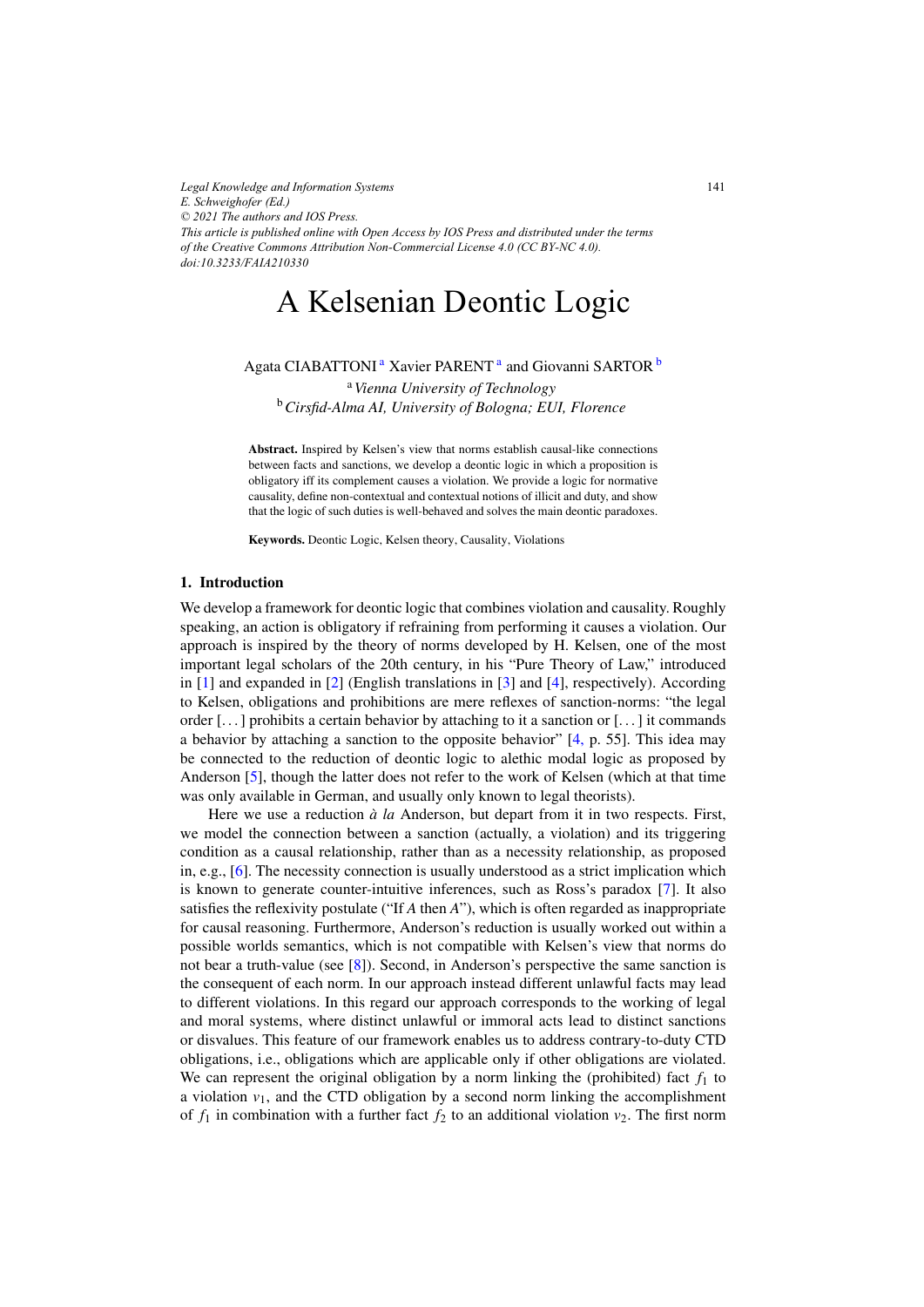<span id="page-1-0"></span>expresses the obligation of  $\neg f_1$  (e.g., the obligation not to kill, in Forrester's famous paradox [\[9\]](#page-9-0)), while the second norm expresses the prohibition of  $f_2$ , when  $f_1$  is the case (the prohibition to be cruel, when killing). Hence we model CTD obligations by making the complement of their content into an aggravating circumstance, as in legal codes.

Before presenting our formal framework, we clarify some ideas about sanction and violation. Neither Kelsen nor Anderson claimed that every action for which a sanction is foreseen will necessarily be followed by an action of coercive enforcement by the state (forced execution, fine, detention, etc.), nor even by the pronouncement of a sanction by a competent authority. Once the condition for the sanction is realised, what necessarily happens is that (for Kelsen) the sanction is authorised and thus can legitimately be applied through the appropriate legal process, or (for Anderson) that something unwanted has happened. Hence we will model legal norms as connecting unlawful facts to violations, rather than to sanctions.

The paper is organised as follows. Sect. 2 presents the norms we deal with, which causally link (unlawful) states of affairs to violations, and the logic to reason about them. The latter is a simplified version of input-output logic [\[10\]](#page-9-0), where part of the normative system (regulative norms) has only a propositional constant on the right hand side. In Sect. [3](#page-2-0) we discuss the notion of illicit, which is used to define contextual and noncontextual duties. In accordance with Kelsen's view that a normative system can be conflicting, Sect. [4](#page-5-0) introduces the notion of (un-)obeyable system. The resulting logic of duties is analysed in Sect. [5,](#page-6-0) using as benchmarks well known properties and paradoxes from the deontic logic literature. Sect. [6](#page-8-0) pinpoints a selection of topics for future research.

### 2. The violation logic

We introduce the base violation logic that will be used in this paper, starting with its language.

Definition 1 (Language). *Let L be an ordinary propositional language containing the classical connectives and constants*  $\{\wedge, \vee, \neg, \rightarrow, t, f\}$ *, and a set V of violation atoms.* 

Each violation atom denotes a particular violation or offence (or, following Kelsen, the authorisation to enact a specific sanction  $[4, 108ff]$  $[4, 108ff]$ ). Norms consist in causal-like connections, denoted by the  $\Rightarrow$  symbol. They link factual circumstances to violations (regulative or violation norms) or Boolean antecedents to conclusions other than violations (constitutive or counts-as norms).

Definition 2 (Norms and Norm codes). *A* norm code *is a finite set of:*

- Violations norms:  $A \Rightarrow v$ , where each A is formula from  $L \setminus V$  and  $v \in V$ .
- Constitutive norms *(count-as norms):*  $A \Rightarrow B$ *, where A,B are formulas from L* \ V.

Example 1 (Auto code). *A norm code capturing simple road traffic rules is:*

| $\text{Red} \wedge \neg \text{Stop} \Rightarrow v_2$ |
|------------------------------------------------------|
| BrokenLights $\Rightarrow$ $v_4$                     |
| $BrokenFrontLights \Rightarrow BrokenLights$         |
| Fog $\land \neg$ LightsOn $\Rightarrow v_6$          |
|                                                      |

Note that in our example different norms establish different violations. This feature is meant to capture the fact that unlawful or immoral situations may trigger distinct re-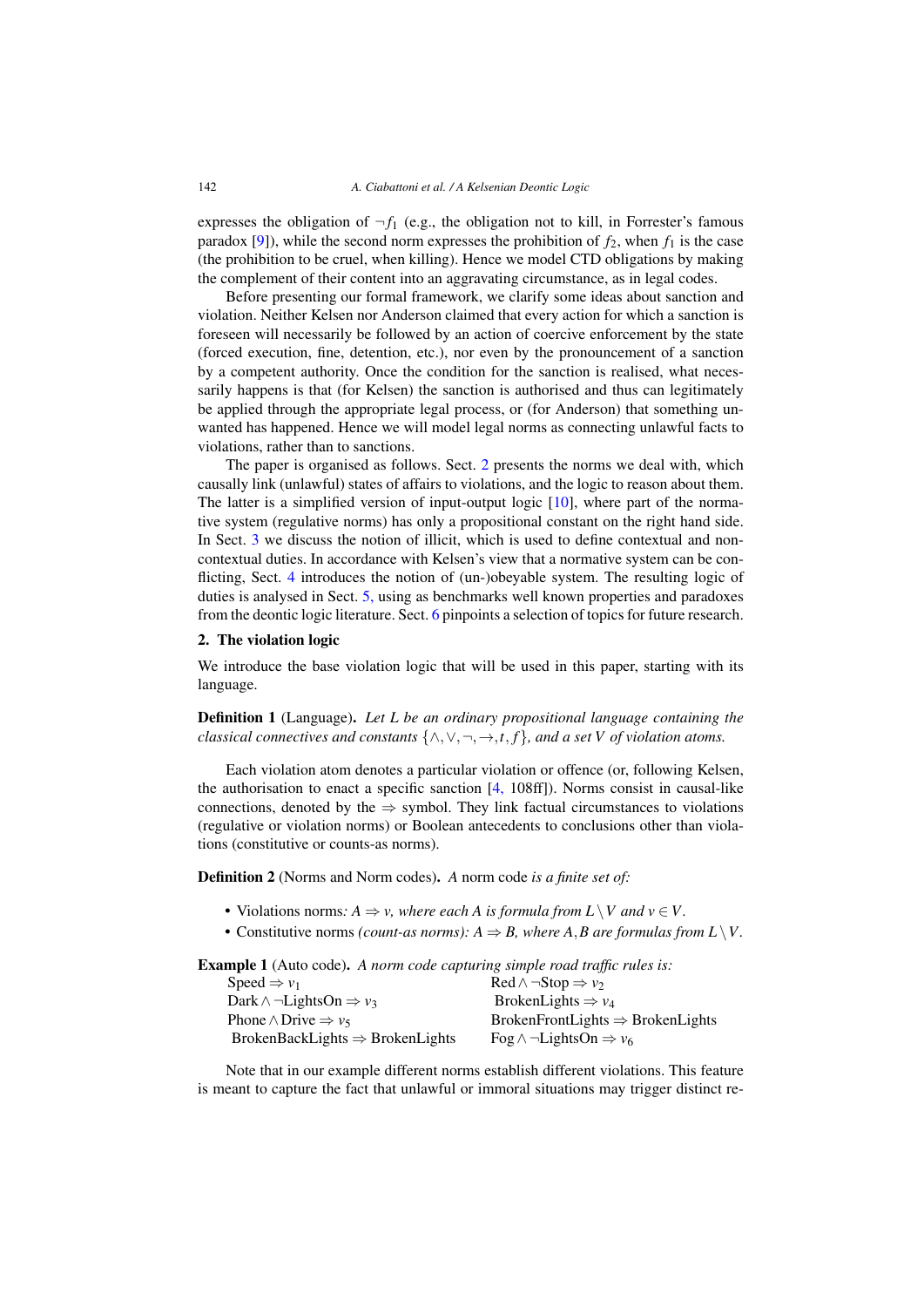<span id="page-2-0"></span>sponses by a legal and moral system. Such responses have to be added up to determine how the situation is assessed by the system (expanding the generated violations makes things worse). Our approach does not exclude that distinct facts may lead to the same violation. However, in this case the normative system would generate a single violation, whenever one, some, or all such norms are triggered. For instance, the violation  $v_4$  may be triggered in two ways (via *BrokenFrontLights* or via *BrokenBackLights*). Should distinct fines be applied for broken front lights and broken back lights (to be added up when both are the case), different violations would be triggered by each of them.

We introduce our violation logic, that specifies a causal-like entailment for norms, in the spirit of Kelsen (who calls this entailment "imputation", see [\[4,](#page-9-0) 76ff]).

**Definition 3** (Violation Logic). A violation inference relation is a binary relation  $\Rightarrow$ *between the set of propositions in L satisfying the following rules* ( $\models$  *is the semantical consequence in classical propositional logic):*

 $(Truth) t \Rightarrow t$ *(Strengthening) If*  $A \models B$  *and*  $B \Rightarrow C$ *, then*  $A \Rightarrow C$ *; (Weakening)* If  $A \Rightarrow B$  and  $B \models C$ , then  $A \Rightarrow C$ ; *(And) If A*  $\Rightarrow$  *B and A*  $\Rightarrow$  *C then A*  $\Rightarrow$  *B* ∧ *C*; *(Cut) If A*  $\Rightarrow$  *B* and *A* ∧ *B*  $\Rightarrow$  *C*, then *A*  $\Rightarrow$  *C*. *(Or) If A*  $\Rightarrow$  *C and B*  $\Rightarrow$  *C*, *then A*  $\vee$  *B*  $\Rightarrow$  *C*.

Although causal relations satisfy most of the rules for classical entailment, their distinctive feature is that they are irreflexive, that is, they do not satisfy  $A \Rightarrow A$ . Actually, the above relation corresponds to the "basic reusable" input-output logic (*out*4) from [\[10\]](#page-9-0). It is also closely related to Bochman's causal calculus [\[11\]](#page-9-0), see Remark [1.](#page-4-0) The semantics for the violation logic is essentially the one for *out*4. It is "operational", and takes the form of a set of procedures yielding outputs for inputs. Roughly speaking, to determine if formula *A* is in the output set, one considers in turn each maximal consistent extension of the input set that is closed under the norms, and checks if it contains *A*. If the answer is "yes", then *A* is in the output. This semantics fits Kelsen's idea that norms do not bear a truth-value and that logic cannot add new norms to a code *N* [\[12,](#page-9-0) Ch. 50], but rather identifies the input-output connections established by *N*, which are the object of "rules (propositions) of law" (in German *Rechtssatze ¨* )−see [\[4,](#page-9-0) p. 72] and [\[12,](#page-9-0) Ch. 49].

## 3. From illicits to duties

In Kelsen's legal theory sanction norms (violation norms, in our framework) have a foundational status. Other normative notions are derivative. Every behaviour that may trigger a sanction against its author is a delict (*Unrecht*) and every delict is the content of the obligation that the delict does not take place [\[2,](#page-9-0) p. 39]. Here we prefer to speak of an illicit, rather than of a delict, to cover all elements (not only actions) that contribute to the triggering of a sanction. Elementary illicits represent the minimal conditions that lead to a violation, and elementary duties apply to their negations.

**Definition 4** (Elementary Illicit and Duty). A conjunction of literals  $\Lambda\{l_1,\ldots,l_n\}$  is an elementary illicit *relatively to a norm code N if and only if (iff)* there is  $a v \in V$  such that: *1.*  $\Lambda$ { $l_1$ ,..., $l_n$ }  $\Rightarrow$  *v;* 2. *no proper subset of* { $l_1$ ,..., $l_n$ } *satisfies condition 1.* 

*A proposition A is (the content of) an* elementary duty*, relatively to a norm code N, iff A* ≡ ¬*B and B is an elementary illicit relatively to N.*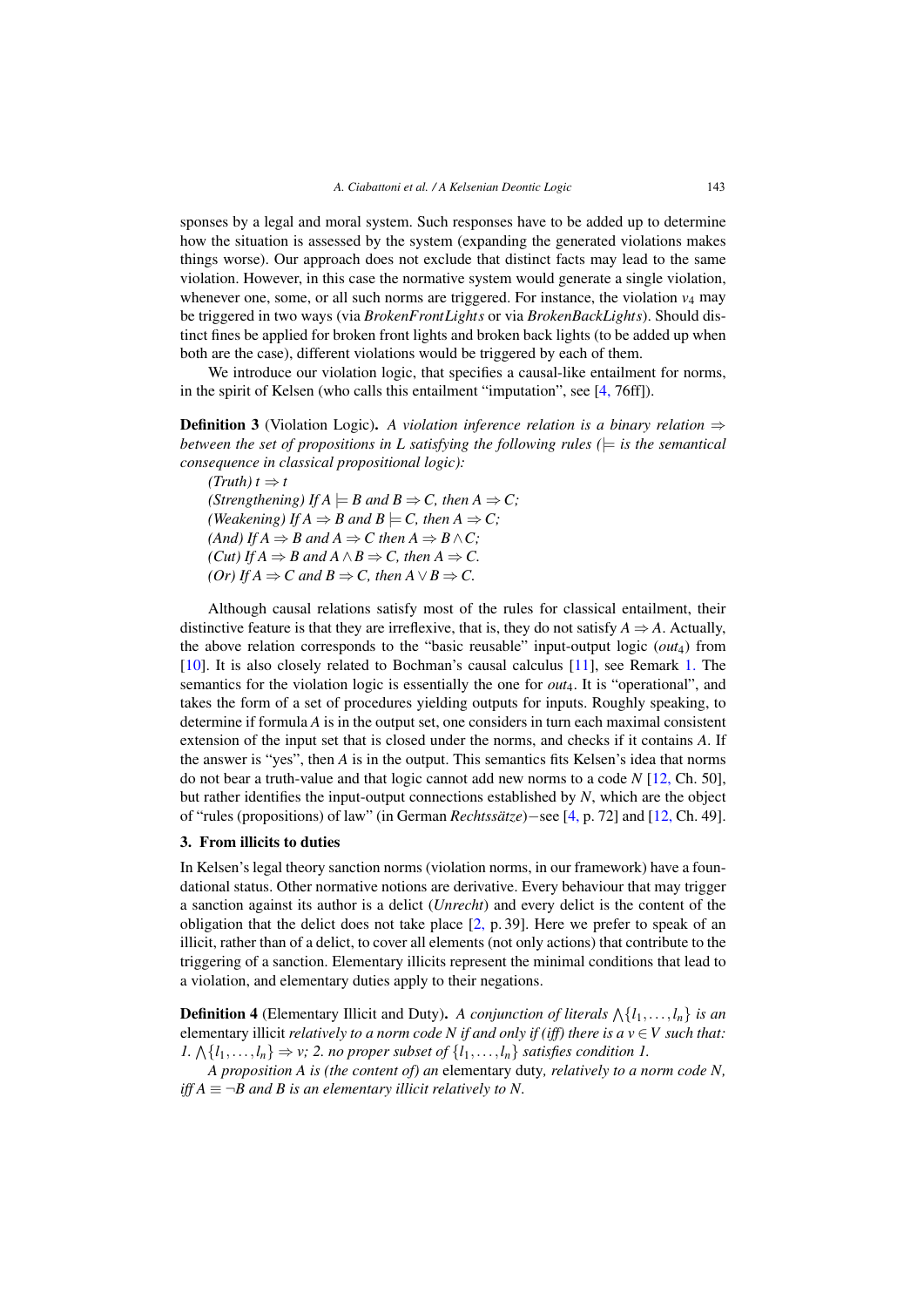<span id="page-3-0"></span>Example 2. *In Ex. [1,](#page-1-0)* {Speed}*,* {Red,¬Stop}*,* {Dark,¬LightsOn}*,* {BrokenFrontLights}*,* {BrokenBackLights} *and* {Phone,¬ LightsOn} *are elementary illicits ; their negations (*¬Speed*,* ¬Red∨Stop*, etc.) are the content of elementary duties.*

To develop a deontic logic we introduce the idea of generalized illicit, which covers *all* possible conditions that may minimally lead to a disjunction of violations.

Definition 5 (Generalised illicit). *A boolean formula A is a generalised illicit relatively to a norm code N if there exists a set of violations*  $S \subseteq V$  *such that:*  $(1)$   $A \Rightarrow \forall S$ , and (2) there is no B such that  $A \models B$ ,  $B \not\models A$  and  $B \Rightarrow \forall S$ .

The rationale behind this notion is to ensure that the generalised illicit is not only a sufficient, but also a necessary condition for the disjunction of the violations to take place. Condition 2. makes *A* the weakest formula leading to the violations in question. This will be the key element to the solution of the deontic paradoxes in Sect. [5.2.](#page-7-0)

**Example 3.** *Consider again Ex. [1.](#page-1-0) The generalized illicits w.r.t.*  $\{v_4\}$  *and*  $\{v_1, v_5\}$  *are:* BrokenFrontLights∨BrokenBackLights *and* Speed∨(Phone∧Drive)*, respectively. Note that* BrokenFrontLights *alone is not a generalized illicits as it is not the only possible way of triggering the violation v*<sup>4</sup> *(i.e., condition 2. in Def. 5 fails).*

Generalised illicts have the following logical properties: they are reducible to a disjunction of elementary illicits, and their disjunction constitutes a new generalised illict.

Proposition 1. *If A is a generalised illicit relatively to a norm code N, then there exists a disjunction of elementary illicits*  $\{L_1, \ldots, L_n\}$  *such that*  $A \equiv L_1 \vee \ldots \vee L_n$ .

*Proof.* Let  $L_1, \ldots, L_n$  be *all* possible elementary illicits relative to *N* w.r.t. the violations *v* ∈ *S* ⊆ *V*. *L*<sub>1</sub> ∨... ∨ *L*<sub>n</sub> is a generalized illicit w.r.t.  $\sqrt{S}$ . Condition 1 of Def. 5 is satisfied. Indeed, if  $L_i \Rightarrow v \in S$ , then by (*Weakening*)  $L_i \Rightarrow \bigvee S$ , and by  $(Or) L_1 \vee ... \vee L_n \Rightarrow \bigvee S$ .

As for condition 2, assume there is a boolean formula *B* such that  $L_1 \vee \ldots \vee L_n \models B$ and *B*  $\Rightarrow$   $\forall$  *S*. Assume w.l.o.g. that *B* is in disjunctive normal form, say *B* := *N*<sub>1</sub>  $\lor \dots \lor N_m$ . By (*Strenghtening*) and the assumption  $N_1 \vee \cdots \vee N_m \Rightarrow \bigvee S$  it follows that  $N_i \Rightarrow \bigvee S$ , for all  $i = 1, \ldots, m$ . Being the  $L_i$ 's all the elementary illicits triggering the violations in *S* (and hence representing minimal conditions to trigger them), for each  $N_i$  there are some literals  $\{L_1, \ldots L_n\}$  which are included in the literals of  $N_i$ . Hence  $B \models L_1 \vee \ldots \vee L_n$ .  $\Box$ 

Corollary 1. *If*  $A_1$  *and*  $A_2$  *are generalized illicit relatively to N, so is*  $A_1 \vee A_2$ *.* 

The concept of generalised illicits leads us to noncontextual duties, i.e., states of affairs whose non-realisation lead to a violation. More formally:

Definition 6 (Noncontextual Duty). *A Boolean formula A is (the content of) a noncontextual duty relatively to a norm code N, denoted as*  $\mathbf{O}_N A$ , *iff*  $A \equiv \neg B$  *and*  $B$  *is a generalised illicit relatively to N.*

**Example 4** (Ctd. from Ex. 3).  $\mathbf{O}_N$  → BrokenFrontLights  $\land$  → BrokenBackLights) *and*  $\mathbf{O}_N(\neg$ Speed  $\wedge$  (Fog  $\rightarrow$  LightsOn)) *are duties*.

Corollary 2. *If* O<sub>N</sub>A then  $A \equiv \neg L_1 \wedge \dots \wedge \neg L_n$  for  $L_1, \dots, L_n$  elementary duties.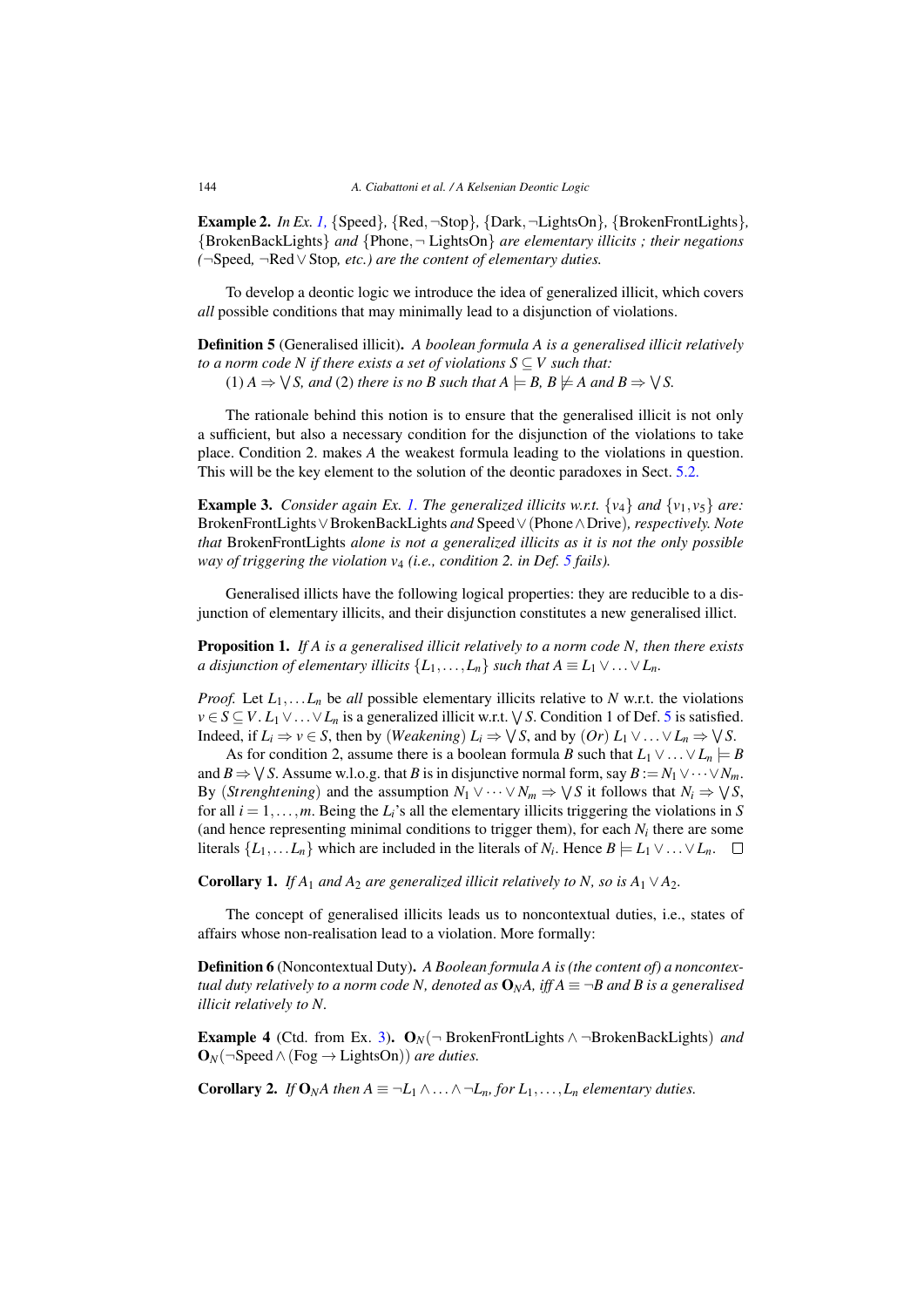<span id="page-4-0"></span>**Remark 1.** *Out<sub>4</sub> [\[10\]](#page-9-0)*, and hence our violation logic, differ from the causal calculus *in [\[11\]](#page-9-0)* by the presence in the latter of axiom  $f \Rightarrow f$ . This axiom would create the fol*lowing counter-intuitive situation when considering the corresponding obligations. From A*  $\Rightarrow$  *B* follows *A* ∧ ¬*B*  $\Rightarrow$  *f*.<sup>1</sup> *Now, by (Weakening), for any violation v, <i>A* ∧ ¬*B*  $\Rightarrow$  *v* (using *the fact that f*  $\models v$ *), which leads to*  $\mathbf{O}_N(\neg A \lor B)$ *, for any constitutive norm*  $A \Rightarrow B$ *.* 

# *3.1. Putting illicits and duties in context*

We consider how norms operate relatively to contexts, i.e., in circumstances considered to be settled. We will regard contexts as kind of restrictions of the set of possible world, which are limited to those satisfying the context. These restrictions may depend on different considerations such as natural necessity (laws of nature), temporal necessity (the immutability of the past), or even the settled choices of the agent.

Definition 7 (Context). *A context for a norm code is a consistent set of literals.*

Here we focus on the illicits that are not settled by the context (entailed by it), so that their happening is contingent on the choice (deliberation) of the involved agent.

Definition 8 (Contextual Illicit). *A Boolean formula A is a contextual illicit (c-illicit) relative to a norm code N and context C iff there is a set of violations*  $S \subseteq V$  *s.t.* 

- *1.*  $\Lambda$ (*C*∪{*A*}) ⇒  $\vee$ *S*
- 2. there is no *B* such that  $A \models B$ ,  $B \not\models A$  and  $\wedge (C \cup \{B\}) \Rightarrow \vee S$
- 3.  $\bigwedge C \neq \bigvee S$  and  $C \not\models \neg A$

Establishing that no weaker formula generates the considered violations, condition 2, is useful to resolve a number of deontic paradoxes, in particular those following from the assumption of closure of the deontic operator under logical consequence. Condition 3 tells us that *A* is "needed" to generate the violation in question, and also that the truth or falsity of *A* is not settled by the context, as shown in Remark 2.

**Remark 2.**  $\land$   $C \neq \lor S$  *in Def*  $\land$  *(3) implies that*  $C \neq A$ *. By condition 1 in Def*  $\land$ *,*  $\wedge$   $(C \cup \{A\}) \Rightarrow \vee S$ . Suppose  $C \models A$ . By propositional logic  $\wedge C \models \wedge$   $(C \cup \{A\})$ . By *(Strengthening), one gets*  $\bigwedge C \Rightarrow \bigvee S$ *. Contradiction.* 

Example 5. *(Ctd. from Ex [1\)](#page-1-0) In context C* = {*BrokenFrontLights*}*, BrokenBackLights is not a c-illicit (due to the first half of condition 3 in Definition 8). The intuition is that when it is settled that one the two requirements leading to the same violation v*<sup>4</sup> *is met, meeting the other becomes irrelevant.*

On the basis of c-illicts we define contextual duties.

Definition 9 (Contextual Duty). *A Boolean formula A is a contextual duty relatively to a norm set N and to a context C, denoted as*  $\mathbf{O}_{(NC)}(A)$  *iff*  $A \equiv \neg B$  *and* B *is a c-illicit relatively to N and C (we omit N and C, when no ambiguity occurs).*

We apply below our approach to two well-known deontic paradoxes pertaining to contrary-to-duty (CTD) scenarios (see Sect. [5.2](#page-7-0) for more paradoxes).

<sup>1</sup>Proof: If *<sup>A</sup>* <sup>⇒</sup> *<sup>B</sup>*, then *<sup>A</sup>*∧¬*<sup>B</sup>* <sup>⇒</sup> *<sup>B</sup>* by (Strengthening). By *<sup>f</sup>* <sup>⇒</sup> *<sup>f</sup>* and (Strengthening), *<sup>A</sup>*∧¬*B*∧*<sup>B</sup>* <sup>⇒</sup> *<sup>f</sup>* . By  $(Cut)$ ,  $A \land \neg B \Rightarrow f$ .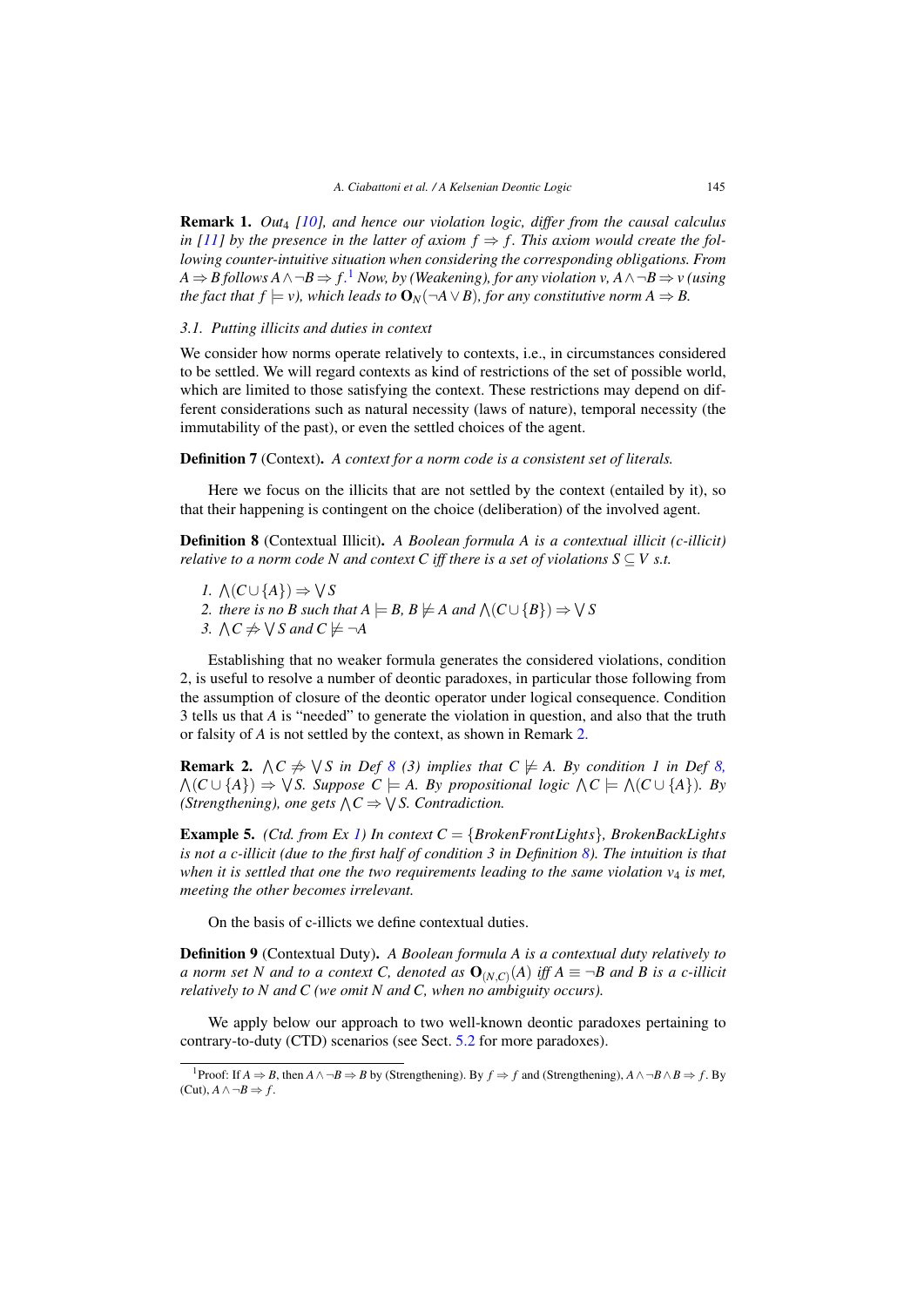<span id="page-5-0"></span>Example 6 (Forrester paradox [\[9\]](#page-9-0)). *Consider the following premises: (1) You should not kill (2) If you kill, you should kill gently, (3) You kill. In Standard Deontic Logic SDL [\[13\]](#page-9-0) (1)-(3) entail that you should both kill and not kill. By considering under what circumstance obligations (1) and (2) would be violated we have the violation norms*

Kill  $\Rightarrow$  *v*<sub>1</sub> Kill ∧ ¬KillGently  $\Rightarrow$  *v*<sub>2</sub> *where* KillGently  $\Rightarrow$  Kill. *In context*  $\{\}, \mathbf{O} \neg$ Kill *holds, in context*  $\{Kill\}, \mathbf{OKillGently.}$ 

Example 7 (Chisholm paradox [\[14\]](#page-9-0)). *It consists of: (1) You ought to go to the assistance of your neighbours; (2) If you go you ought to tell them that you are coming; but (3) If you do not go then you ought not to tell them that you are coming; and (4) You do not go. SDL [\[13\]](#page-9-0) entails that both you ought and you ought not to tell your neighbours that you are coming. In our framework the norms involved in this scenario are formalised as:*

 $\neg Go \Rightarrow v_1$   $Go \wedge \neg TellGo \Rightarrow v_2$   $\neg Go \wedge TellGo \Rightarrow v_3$ *In context*  $\{\}$ , **OGo** *holds, in context*  $\{\neg Go\}$ , **O** $\neg$ TellGo.

Remark 3. *Some c-illicit A relative to a norm code N and context C*1*, might not be a c*-illicit relative to a superset  $C_2$  of  $C_1$  that is consistent with A and such that  $C_2 \not\models \vee S$ , *for any (sub)set S of the violations in N. E.g., put*  $N = \{A \land B \Rightarrow v_1, D \land E \Rightarrow v_2\}$ *;*  $A \land B$ *is a c-illicit in context*  $C_1 := \{E\}$ *, but not in*  $C_2 := \{A, E\}$  *(condition 2 in Def. [8](#page-4-0) fails).* 

The following property, connecting violations entailed by contexts and duties, will be useful in Sect[.5.2.](#page-7-0)

**Lemma 1.** Let N be a norm code. If  $C \not\models \neg A_1 \vee \cdots \vee \neg A_n$ , for all duties  $O_N A_1, \ldots, O_N A_n$ *then*  $\bigwedge C \neq \bigvee S$ , for every  $S \subseteq V$ .

*Proof.* By Def. [6](#page-3-0) each  $\neg A_i$  is a generalized illicit relative to *N* and by Prop. [1](#page-3-0) a disjunction of elementary illicits (minimal formulas that trigger violations). If there exists *S* s.t.  $\bigwedge C \Rightarrow \bigvee S$ , there are generalized illicits  $\neg A_1, \dots \neg A_m$  such that  $C \models \neg A_1 \vee \dots \vee \neg A_m$ .

# 4. (Un)Obeyability of normative codes

Kelsen pointed out that a normative code may establish requirements (cf.  $[15, p.25]$  $[15, p.25]$ ) that cannot be jointly complied with: : "within [...] a normative order the same behaviour may be  $[\dots]$  commanded and forbidden at the same time  $[\dots]$ . This is the case if a certain conduct is the condition of a sanction and at the same time the omission of this conduct is also the condition of a sanction." We formalize this intuition through two notions, absolute and contextual unobeyability.

**Definition 10** (Absolute (un)obeyability). *A code N is absolutely unobeyable iff t*  $\Rightarrow \forall V$ , *and it is absolutely obeyable otherwise.*

**Example 8.** An absolutely unobeyable code is { $speed \Rightarrow v_1$ ; ¬ $speed \Rightarrow v_2$ }. Indeed by *(Weakening) and (Or) we get*  $t \Rightarrow v_1 \vee v_2$ *.* 

Absolutely unobeyable codes are rare, as they involve norms that always establish sanctions. A weaker and more common notion is that of contextual unobeyability. A code *N* is unobeyable in a context *C* iff *C* entails that that a disjunction of alternative violations will be committed, not specifying which ones will be. Thus, the agent faces a predicament: possible violations can only be avoided by incurring in other violations.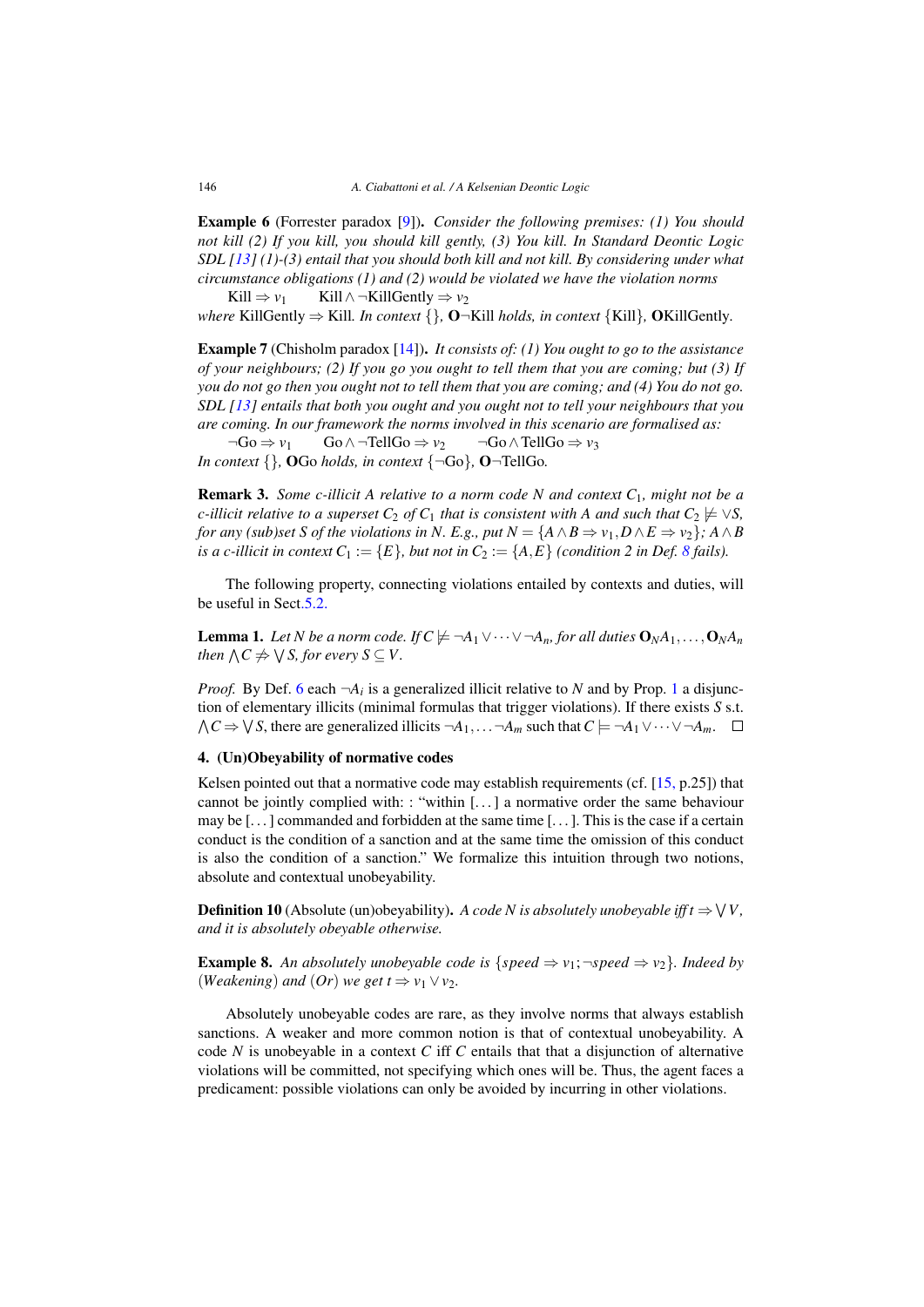<span id="page-6-0"></span>Definition 11 (Contextual unobeyability). *A code N is unobeyable in a context C iff there is a set of violations*  $V_i \subseteq V$  *such that:* (1)  $\bigwedge C \Rightarrow \bigvee V_i$ , and (2) for each  $v \in V_i$ ,  $\bigwedge C \neq v$ .

**Example 9.** *The code*  $N := \{ \text{speed} \Rightarrow v_1 \}$ ; motorway  $\land \neg \text{speed} \Rightarrow v_2 \}$  *is unobeyable in context* {motorway} *while being obeyable in context* {} *(through* ¬Speed*). Since for no set of violations*  $V_i \subseteq V$ ,  $t \Rightarrow_N \bigvee V_i$ , *N* is absolutely obeyable.

When a code  $N$  is unobeyable in a context  $C$ , in that context violations cannot be avoided and the addressees of *N* are forced to deliberate on which not yet settled violation to commit. They will have to face a "tragic dilemma", as in the biblical story below.

Example 10 (from the Book of the Judges). *Jephthah promised to God that if he was given victory in a battle he would sacrifice (kill and dedicate to God) the first human being that he encountered coming home. After winning the battle, he first encountered his daughter (rather than an animal, as he may have assumed). Thus, he faced a hard choice: either violate his promise to God, or violate the moral prohibition to kill his daughter. We can model this situation through the code*  $N = \{Win(j) \land Encounter(j,d) \land \neg Kills(j,d) \Rightarrow$  $\nu_1$ ; Kill(*j*,d)  $\Rightarrow \nu_2$ *}, which is unobeyable in context*  $C = \{Win(j),«Superfictions)$ *.* 

Note that in a context of unobeyability, the agent has the duty to prevent each fact causing a new violation. However, he has no contextual duty to prevent the tautological disjunction of all such facts (i.e. to realise the contradictory conjunction of them). In fact such a disjunction is not a c-illicit, being entailed by the context (Remark [2\)](#page-4-0). Thus, in the above example, in context *C* Jephthah has duties  $OKill(j,d)$  and  $O\neg Kill(j,d)$ , but no duty  $\mathbf{O}(Kill(j,d) \land \neg Kill(j,d)).$ 

# 5. The logic of duties

In this section we analyse the logic(s) of the  $\mathbf{O}_N$  and  $\mathbf{O}_{(N,C)}$  modalities. We consider the main principles discussed in the deontic logic literature, and check whether they hold. We also use some of the best known deontic paradoxes as benchmarks.

# *5.1. Properties of duties*

For ease of readability, we consider first the version of a given property for noncontextual duty (i.e. unary obligation), when available.

*Extensionality* For non-contextual duty it takes the form  $(RE)$  "If  $A \equiv B$ , then  $\mathbf{O}_N(A) \equiv$  $\mathbf{O}_N(B)$ ". There are two versions for conditional duty: "If  $\wedge C \equiv \wedge C'$ , then  $\mathbf{O}_{(N,C)}(A) \equiv$  $\mathbf{O}_{(N,C')}(A)$ " and "If  $A \equiv B$ , then  $\mathbf{O}_{(N,C)}(A) \equiv \mathbf{O}_{(N,C)}(B)$ ". All versions trivially hold.

*And introduction* If  $\mathbf{O}_N A$  and  $\mathbf{O}_N B$ , then  $\mathbf{O}_N (A \wedge B)$ . Assume  $\mathbf{O}_N A$  and  $\mathbf{O}_N B$ . So  $A \equiv$  $\neg A'$ , and  $B \equiv \neg B'$  for some *A'*, *B'* generalised illicits. We have  $(A \land B) \equiv (\neg A' \land \neg B') \equiv$ ¬(*A* ∨*B* ). Furthermore, *A* ∨*B* is a generalised illicit by Corollary [1.](#page-3-0) This suffices for  $\mathbf{O}_N(A \wedge B)$ . The analog principle for contextual duties does not hold unrestrictedly. E.g., assume that  $\mathbf{O}_{(N,C)}(A)$  and  $\mathbf{O}_{(N,C)}(\neg A)$ .  $\mathbf{O}_{(N,C)}(A \wedge \neg A)$  is not a contextual duty as the negation of its content is equivalent to *t*, which is not a c-illicit (cond. 3 in Def. [8](#page-4-0) fails)

Remark 4. *The logic of* O*<sup>N</sup> duties contains the non-normal modal logic EC [\[16\]](#page-9-0). EC is obtained by adding the C axiom*  $(O_M A \wedge O_N B) \rightarrow O_N(A \wedge B)$  *to the system E of so-called classical modal logic, consisting of the sole rule of extensionality* (*RE*)*.*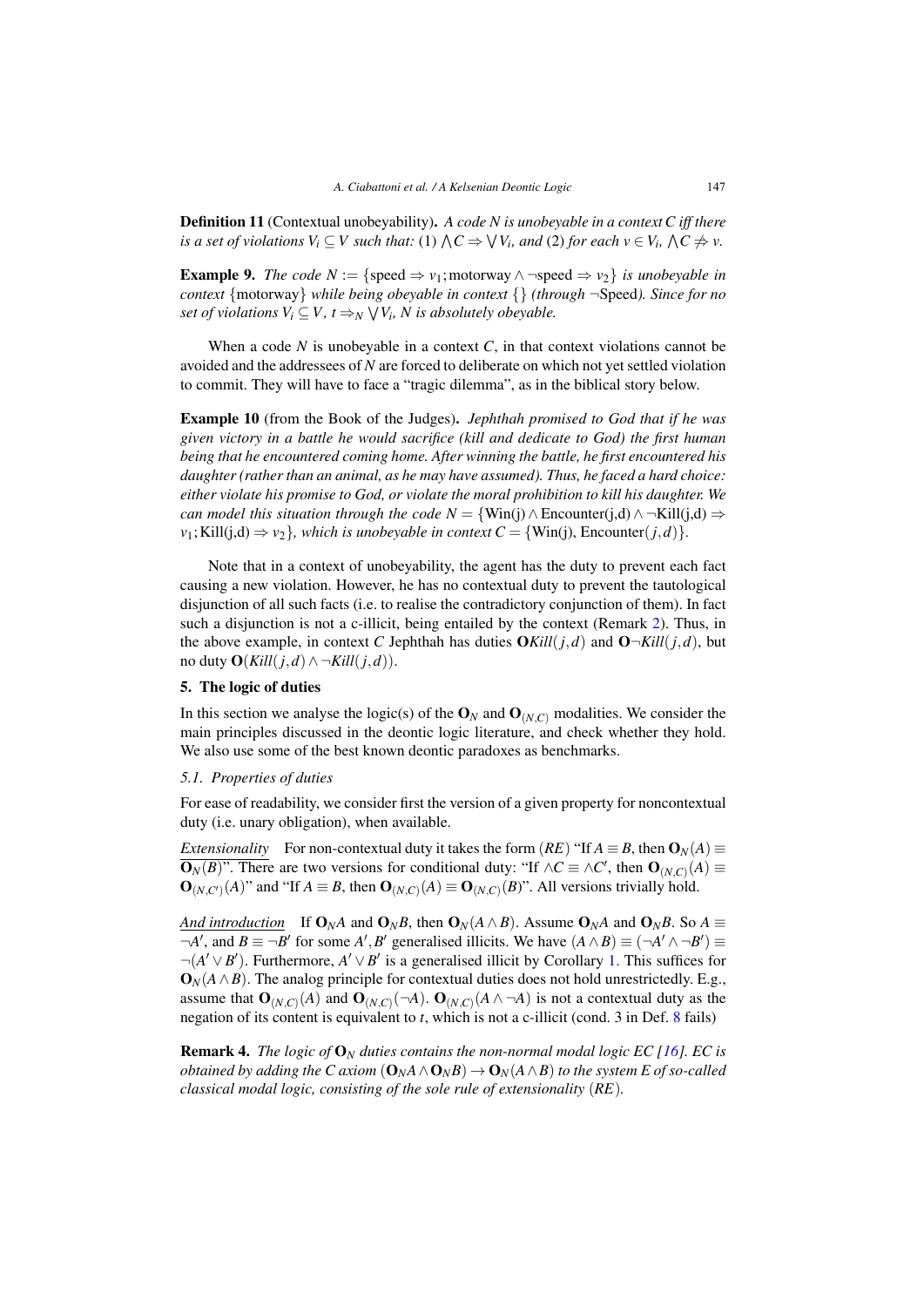<span id="page-7-0"></span>*Monotonicity wrt context* It is the analog of the "Strengthening of the antecedent" principle in conditional logic. It fails in its usual form "If  $O_{(N,C)}(A)$ , and  $C \subseteq C'$  then  $\mathbf{O}_{(N,C')}(A)$ ", as hinted in Remark [3.](#page-5-0) The following counter-example shows that its failure is in line with the idea that in the context of deliberation one puts aside the moral status of the facts which are settled. Let  $N = \{\neg A \Rightarrow v_1\}$ . We have  $\mathbf{O}_{(N,0)}A$ , while  $\mathbf{O}_{(N, \{-A\})}A$ no longer holds due to the failure of (the first half of) condition 3 in Def. [8.](#page-4-0)

*Factual detachment* (= detachment via modus ponens [\[17\]](#page-9-0)) In our framework it might be expressed as: If  $\mathbf{O}_{(N,C)}(A \to B)$  then  $\mathbf{O}_{(N,C\cup\{A\})}B$ , for *A* a conjunction of literals. It holds under the hypotheses: (\*)  $C \cup \{A\} \not\models \neg A_1 \vee \cdots \vee \neg A_n$ , for all duties  $\mathbf{O}_N A_1, \ldots, \mathbf{O}_N A_n$ , and (\*\*) there is no formula *D* weaker than  $\neg B$  s.t.  $A \wedge D$   $\models \neg B$ . We show that  $\neg B$  is a c-illicit in context  $C \cup \{A\}$  so that  $\mathbf{O}_{(N,C \cup \{A\})}B$ . By  $\mathbf{O}_{(N,C)}(A \to B)$  follows that there is  $S \subseteq V$  s.t.  $\wedge (C \cup \{A \wedge \neg B\}) \Rightarrow \vee S$ , that is  $\wedge (C \cup \{A\} \cup \{\neg B\}) \Rightarrow \vee S$ . Hence Def. [8.](#page-4-0)1 holds for  $\neg B$  relative to  $C \cup \{A\}$ . Condition 2 follows from the fact that if there is a *D'* weaker than  $\neg B$  such that  $\wedge (C \cup \{A\} \cup \{D'\}) \Rightarrow \vee S$ , then  $A \wedge \neg B$  is not a c-illicit  $(C \cup \{A \land D'\} \Rightarrow \bigvee S$  and from  $\neg B \models D'$  follows  $A \land \neg B \models A \land D'$ , and from  $(**)$  that *A*∧*D*<sup>'</sup>  $\neq$  *A*∧  $\neg$ *B*) contradicting the hypothesis. Condition 3 also holds: the hy-pothesis (\*) guarantees by Lemma [1](#page-5-0) that  $\wedge$  ( $C \cup \{A\}$ )  $\neq$   $\vee$  *V*, where *V* is the set of all violations, and hence  $\wedge$   $(C \cup \{A\}) \neq \vee S$ ;  $C \cup \{A\} \neq B$  follows from  $C \neq A \rightarrow B$ .

*No conflict*  $\neg(\mathbf{O}_N A \wedge \mathbf{O}_N \neg A)$  holds for a normative system *N* that is absolutely obeyable in the sense of Definition [10.](#page-5-0) Suppose *N* has this property. Assume by contradiction that both  $\mathbf{O}_{N}A$  and  $\mathbf{O}_{N}\neg A$  hold. Hence  $A \equiv \neg B_1$ , and  $\neg A \equiv \neg B_2$  for some  $B_1, B_2$ generalised illicits. Hence  $B_1 \vee B_2 \Rightarrow \bigvee (V_1 \cup V_2)$ , and so  $t \Rightarrow \bigvee (V_1 \cup V_2)$ , since  $B_1 \equiv \neg A$ and  $A \equiv B_2$ . By (*Weakening*),  $t \Rightarrow \forall V$ , where *V* is the set of all violations. Contradiction.

The contextual version of the principle  $\neg(\mathbf{O}_{(N,C)}A \wedge \mathbf{O}_{(N,C)}\neg A)$ – holds for normative systems that are contextually obeyable in *C*. Assume by contradiction that so is *N* and that  $O_{(N,C)}$ *A* and  $O_{(N,C)}$ <sup> $\neg$ </sup>*A* hold. Being *A* and  $\neg$ *A* contextual illicits w.r.t. *C*, there are  $V_1$  and  $V_2$  s.t. (\*)  $\wedge$   $(C \cup \{A\}) \Rightarrow \vee V_1$  and  $\wedge$   $(C \cup \{\neg A\}) \Rightarrow \vee V_2$ , and (\*\*)  $\wedge$   $C \neq \vee V_1$  and  $\land$ *C*  $\neq$   $\lor$  *V*<sub>2</sub>. From (\*) it follows that  $\land$  *C*  $\Rightarrow$   $\lor$  *V*<sub>1</sub> ∪ *V*<sub>2</sub> (i.e., condition (1) of Def. [11\)](#page-6-0), and by (\*\*) that for each  $v \in V_1 \cup V_2$ ,  $\wedge C \neq v$  (i.e. condition (2) of Def. [11\)](#page-6-0), thus establishing that *N* is unobeyable in context*C*. This property echoes the fact that for Kelsen normative systems can be conflicting. Thus, for him, and in our framework, the "no conflict" axiom (also known as D axiom in modal logic) only holds for normative systems that are either absolutely or contextually obeyable.

### *5.2. Solutions to deontic paradoxes*

We analyse the behaviour of our logic w.r.t. the main deontic paradoxes that have beset SDL, which corresponds to the deontic logic obtained by Anderson using his reduction schema. Deontic paradoxes are intended here in a broad sense as (un)derivable theorems that are counter-intuitive in a common-sense reading.

Recall that unconstrained I/O logic [\[10\]](#page-9-0), which is at the base of our framework, is unable to handle many of the considered paradoxes. Two paths have been followed in order to fix it: using constraints to filter excess outputs [\[18\]](#page-9-0), or suitably weakening the logic. In particular, (Weakening) and axiom (Truth) go, and at the same time a consistency check restrains the application of some rules (like AND introduction). Although based on the strongest system of unconstrained I/O logic (Def. [2\)](#page-1-0), our framework eliminates those paradoxes due to condition 2. in Definitions [5](#page-3-0) and [8.](#page-4-0)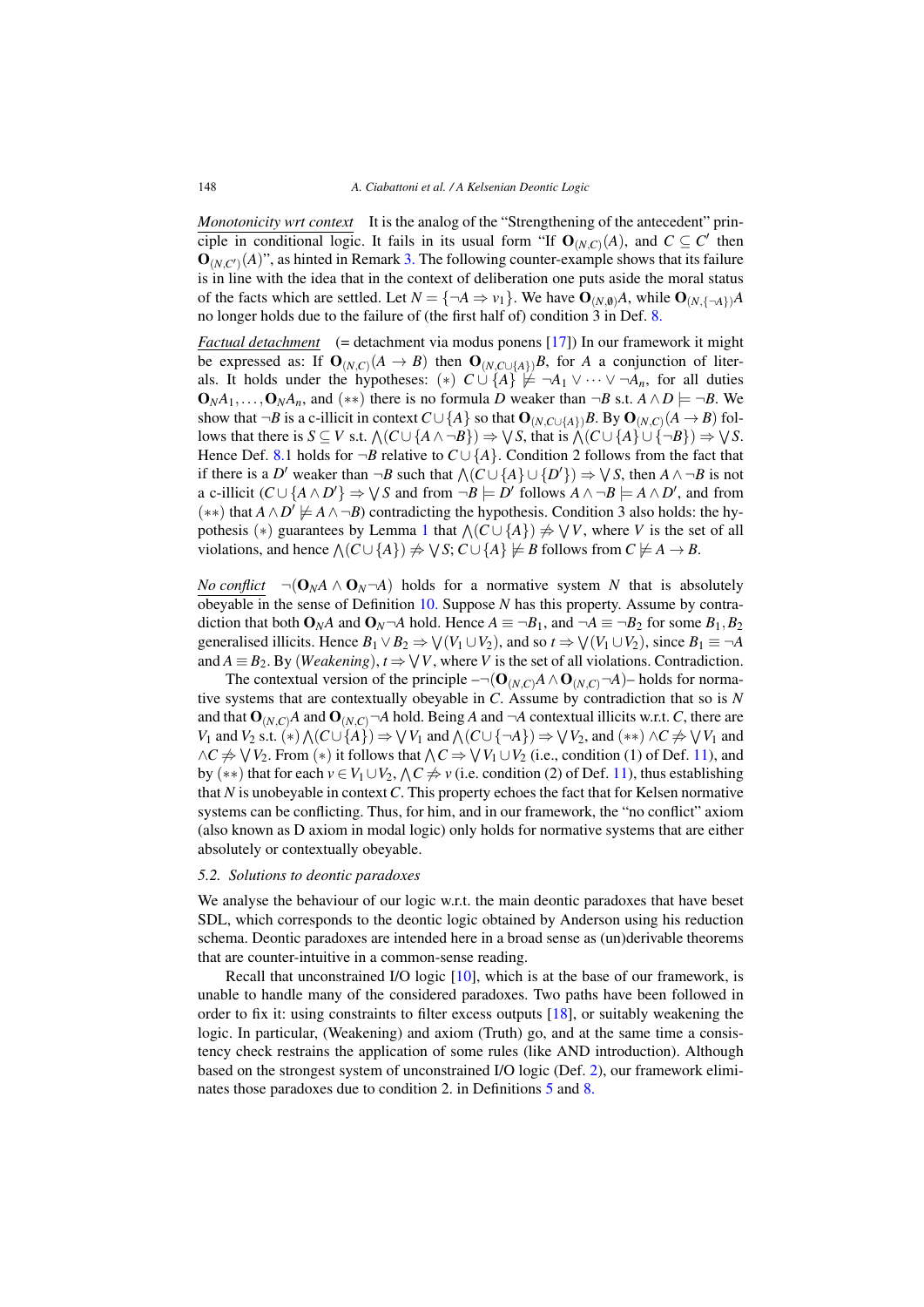<span id="page-8-0"></span>*Contrary-to-duty obligation (Forester's and Chisholm's) paradoxes* As seen before, in our framework we can overcome such paradoxes. In Forrester's case (see Ex. [6\)](#page-5-0) in context {*kill*}, O*KillGently* holds, and the opposite obligation O¬*KillGently* does not hold. The treatment of Chisholm's scenario is similar (see Ex. [7\)](#page-5-0).

*Ross' paradox* The paradox consists in the derivation of (a) You should mail the letter or burn it, from (b) You should mail the letter. Introduced in 1941 by Ross [\[19\]](#page-9-0), this paradox has been a discussion topic ever since. It does not appear in our logics. E.g., relative to a normative system  $N = \{\neg PostLetter \Rightarrow v_1\}$ , we have the obligation OPostLetter, but we do not have O(*PostLetter*∨*BurnLetter)*, due to condition 2. in Def. [5.](#page-3-0)

*Deontic detachment* [\[17\]](#page-9-0) It fails in its usual form: If  $OA$  and  $O(A \rightarrow B)$  then OB. This can be illustrated with Broome [\[20\]](#page-9-0)'s counter-example: let  $N = \{\neg Exercise \Rightarrow$ *v*<sub>1</sub>; *Exercise*  $\land \neg$  *EatMore*  $\Rightarrow v_2$  { (one should exercise and if one exercises, one should eat more). We have OExercise and O(Exercise  $\rightarrow$  *EatMore*). But it should not be the case that O*EatMore*, since, intuitively, the obligation to eat more holds only if the first obligation is fulfilled. The correct inference is captured by the following form of deontic detachment, called "aggregative" in [\[21\]](#page-9-0), as one keeps track of what has been previously detached: from OA and  $O(A \rightarrow B)$ , infer  $O(A \wedge B)$ , which holds in our logic due to *AND introduction* and *Extensionality*. Hence from *N* we can infer O(*Exercise* ∧ *EatMore*). The contextual version of deontic detachment, with  $O(A \rightarrow B)$  replaced by  $O(N_A)B$ , does not hold either. For a counter-example, let  $N = \{\neg a \Rightarrow v_1, a \land \neg b \Rightarrow v_2\}$ . We have Oa and  $\mathbf{O}_a b$ , but not  $\mathbf{O} b$ , as  $\neg b$  is not a generalized illicit (condition 1 in Def. [5](#page-3-0) fails).

*The alternative service paradox* This scenario, proposed by Horty in 1994 [\[22\]](#page-9-0), is handled similarly to the previous case, by changing the disjunctive obligation in the original formulation into a conditional obligation: from (1) You should fight in the army or perform alternative service  $(O(\neg A \rightarrow B))$ , and (2) You should not fight in the army  $(O\neg A)$ , we derive that (3) You should not fight and perform alternative service  $(O(\neg A \land B))$ .

*Necessitation* Ot does not hold. Take any non-empty set of norms, e.g.,  $N = \{Speed \Rightarrow$ *v*1}. O(*Speed* ∨ ¬*Speed*) does not hold, because *Speed* ∧ ¬*Speed* is not a generalised illicit, due to condition 2. in Def. [5.](#page-3-0)

*Reflexivity* This is the law  $O_{(N,C)} \wedge C$ . It fails, because of condition 3 in Def [8](#page-4-0) ( $C \models \wedge C$ , see Remark [2\)](#page-4-0) and so  $\neg \land C$  cannot be a *c*-illicit relative to *C*.

*And elimination* It is the principle "If  $O(A \wedge B)$  then  $OA$ ", known in the non-normal modal logic literature as axiom M (see  $[16]$ ). As suggested by a number of authors, when *A* and *B* are not separable, such a principle is counter-intuitive, so that (to quote Hansen) "failing a part [of the order] means that satisfying the remainder no longer makes sense. E.g. if I am to satisfy the imperative 'buy apples and walnuts', and the walnuts [...] and the apples [are meant to] land in a Waldorf salad, then it might be unwanted and a waste of money to buy the walnuts if I cannot get the apples"  $[23, p. 91]$  $[23, p. 91]$ . Put  $N = \{\neg$ *Apples*  $\vee \neg$ *Walnuts*  $\Rightarrow v$ } (or equivalently  $\{\neg$ *Apples*  $\Rightarrow v, \neg$ *Walnuts*  $\Rightarrow v$ }). We have O(*Apples*∧ *Walnuts*), but not O(*Apples*), due to condition (2) in Def. [5.](#page-3-0)

# 6. Future work

We have developed a Kelsenian deontic logic that defines obligation in terms of violation and causality. The behaviour of the resulting obligation has been analyzed using as benchmarks well known properties and paradoxes from the deontic logic literature.